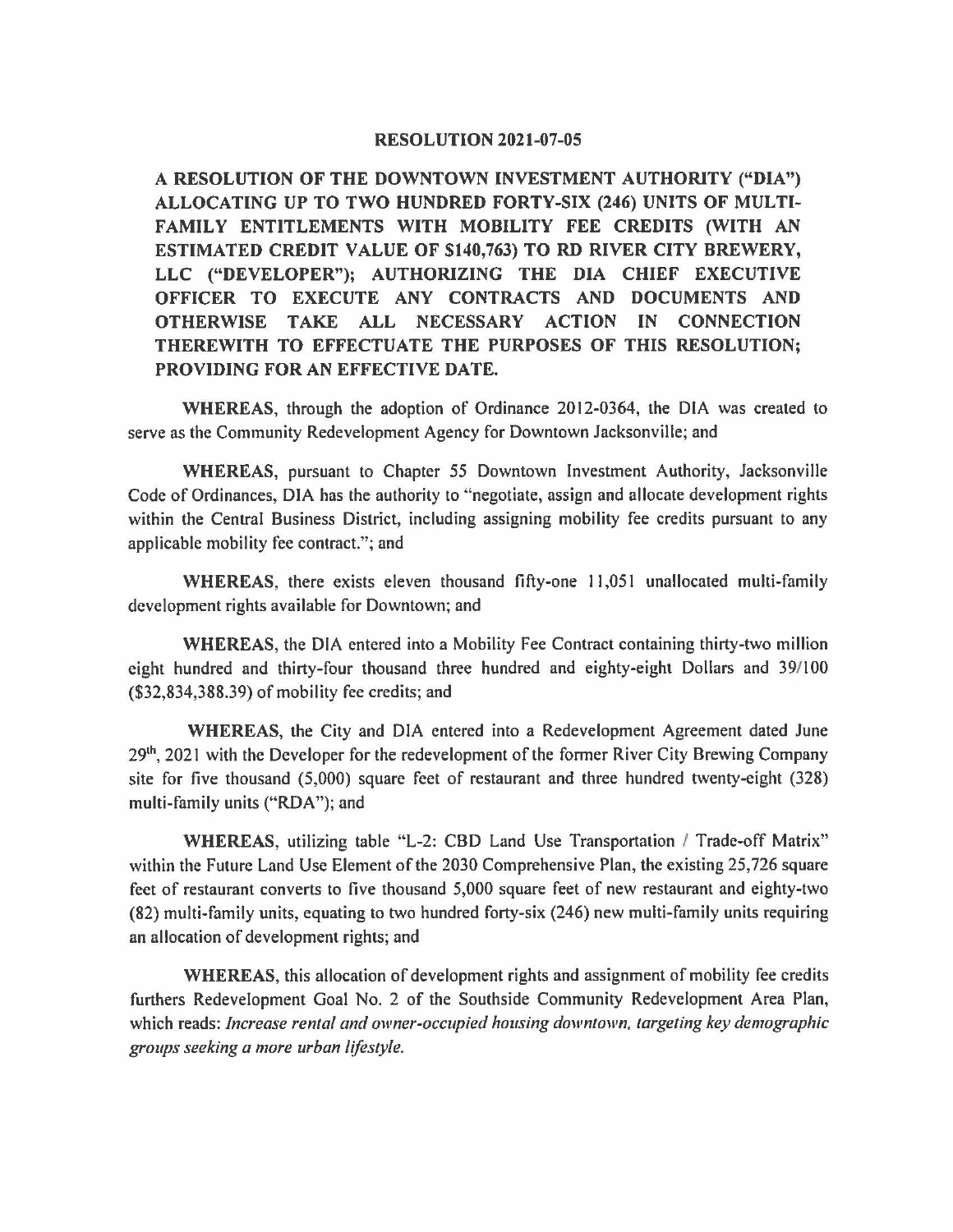**NOW THEREFORE, BE IT RESOLVED,** by the Downtown Investment Authority:

**Section 1.** The DIA finds that the recitals set forth above are true and correct and are incorporated herein by this reference.

**Section 2.** The DIA allocates two hundred forty-six (246) units of multi-family entitlements to the Developer for use on that property commonly referred to as the River City Brewing Company site and currently identified by Duval County Tax Parcel 080270 1000, subject to the site plan provided to and approved by the Downtown Development Review Board.

**Section 3.** The DIA assigns to Developer mobility fee credits necessary to construct the project contemplated by the RDA with an estimated value of \$140,763.

**Section 4.** The Developer may assign these entitlements and mobility fee credits to another entity approved by DIA pursuant to the RDA to serve as developer of the project. The entitlements and mobility fee credits must be assigned, if at all, to the same entity and are only available for use on the subject site.

**Section 5.** Any balance of unused or unconstructed entitlements and their corresponding mobility fee credit value existing as of the earlier of

- a. The date of substantial completion of the residential building or,
- b. In the event of a default with respect to the Developer's obligations pursuant to the Redevelopment Agreement, the date on which any applicable cure period has expired, and the default has not been cured, and DIA has elected to exercise its right to terminate the RDA

shall automatically terminate and return to the DIA without any further action by the DIA and without execution of any document by Developer or its assignee. Such return of entitlements and mobility credits shall be recorded by DIA in its permanent record of entitlements and credits.

**Section 6.** The DIA Chief Executive Officer is authorized to execute any contracts and documents and otherwise take all necessary action in connection therewith to effectuate the purposes of this resolution.

**Section** 7. This Resolution 2021-07-05 shall become effective on the date it is signed by the Chair of the DIA Board.

[Signatures on following page]